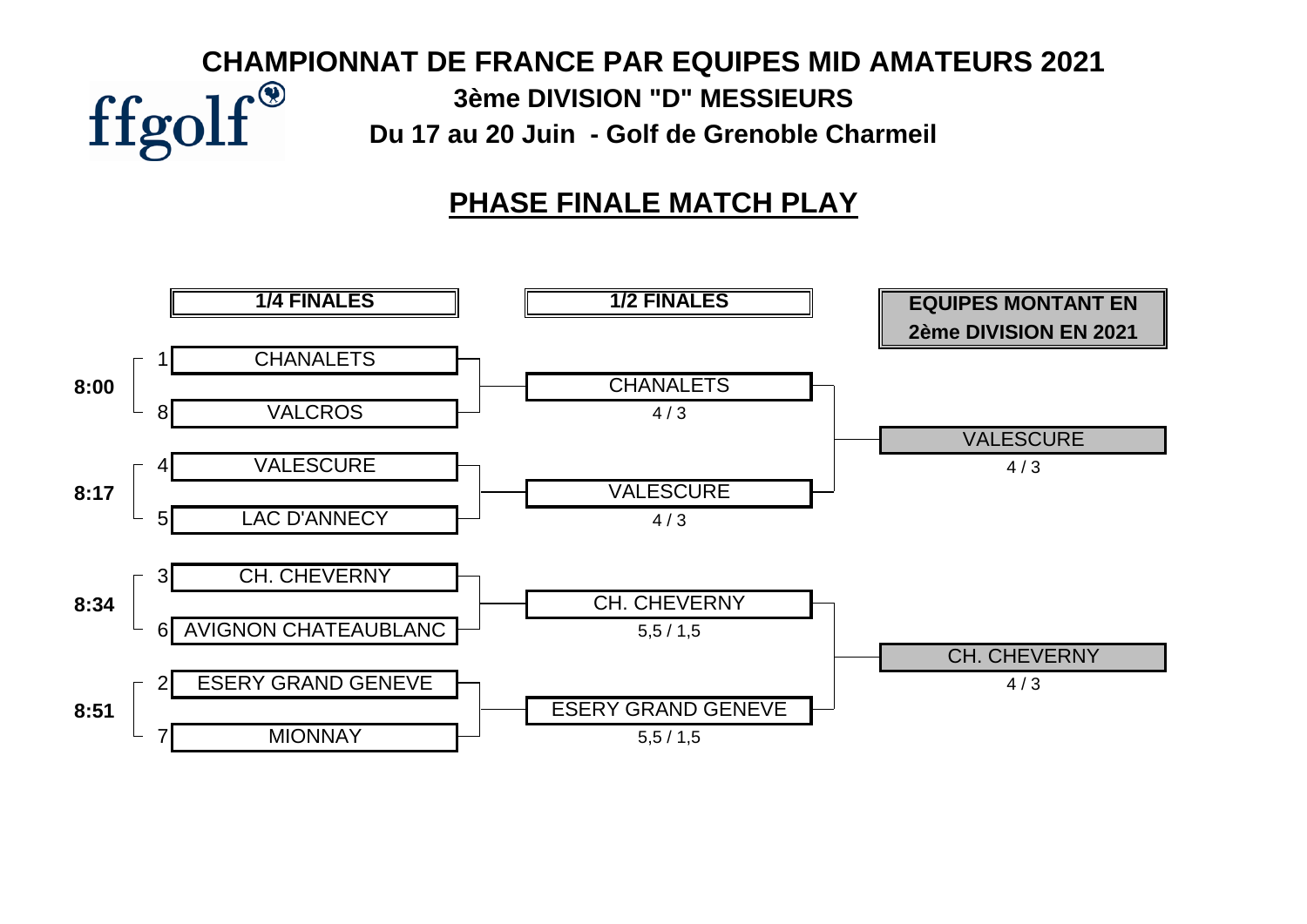#### **Du 17 au 20 Juin - Golf de Grenoble Charmeil CHAMPIONNAT DE FRANCE PAR EQUIPES MID AMATEURS 2021 3ème DIVISION "D" MESSIEURS**

| <b>CLUB: CHANALETS</b> |                                        | <b>CLUB: VALESCURE</b>                                                               |
|------------------------|----------------------------------------|--------------------------------------------------------------------------------------|
|                        | <b>EQUIPIERS</b>                       | <b>FOURSOMES</b><br><b>EQUIPIERS</b>                                                 |
| <b>Heures</b>          |                                        | <b>Points</b><br><b>Points</b><br><b>Score</b>                                       |
| 8:00                   | MAURIN Charles -0,8                    | HACOT Jules 2,7<br>1 UP<br>$\pmb{0}$<br>1                                            |
|                        | DION Quentin 2,8<br>CHIVAL Edouard 2,1 | ARNAUDET Allan 0,1                                                                   |
| 8:08                   | AUNET Yoan 4,4                         | DE BAGNOLO Edouard -0,7<br>$382$<br>$\pmb{0}$<br>1<br>MONCLIN Stéphane 3,5           |
|                        | <b>EQUIPIERS</b>                       |                                                                                      |
| Heures                 |                                        | <b>SIMPLES</b><br><b>EQUIPIERS</b><br><b>Points</b><br><b>Points</b><br><b>Score</b> |
| 13:15                  | MAURIN Charles -0,8                    | 2 & 1<br>$\mathbf 0$<br>DE BAGNOLO Edouard -0,7                                      |
| 13:29                  | CHIVAL Edouard 2,1                     | 6 & 5<br>$\mathbf 0$<br>1<br>ARNAUDET Allan 0,1                                      |
| 13:43                  | DION Quentin 2,8                       | HACOT Jules 2,7<br>2 & 1<br>$\mathbf 0$                                              |
| 13:50                  | DURAND Gregoire 3,9<br>AUNET Yoan 4,4  | 2 & 1<br>LAURAY Christophe 2,8<br>0<br>1<br>5 & 3<br>GIRE Camille 8,7<br>$\pmb{0}$   |
| 13:57                  |                                        |                                                                                      |
|                        |                                        | <b>TOTAL</b><br>3<br>4<br><b>POINTS</b>                                              |
| Résultat final:        |                                        | <b>VALESCURE</b><br><b>CHANALETS</b><br>bat                                          |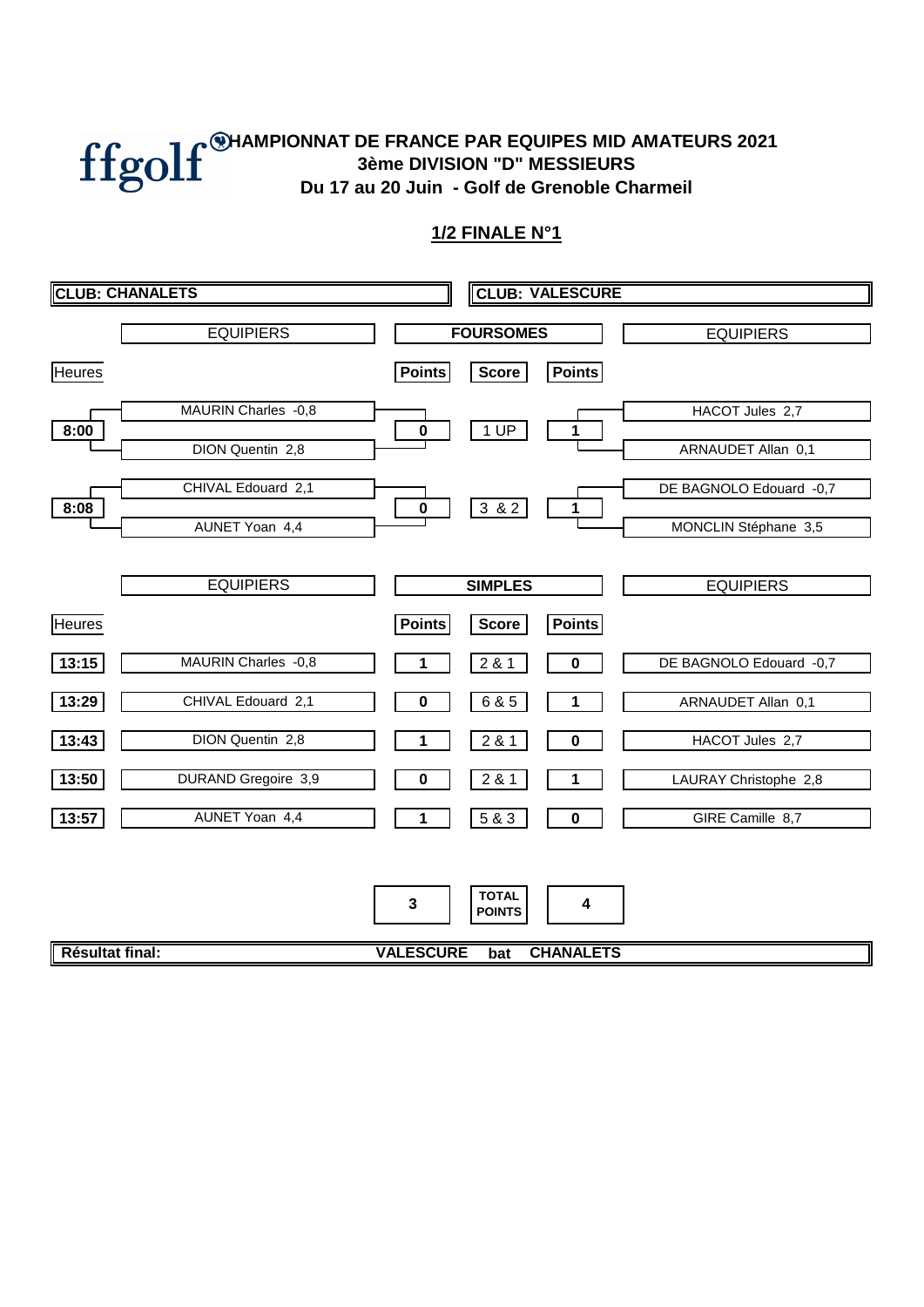#### **3ème DIVISION "D" MESSIEURS Du 17 au 20 Juin - Golf de Grenoble Charmeil CHAMPIONNAT DE FRANCE PAR EQUIPES MID AMATEURS 2021**

|                 | <b>CLUB: CH. CHEVERNY</b>                 |                     |                               |               | <b>CLUB: ESERY GRAND GENEVE</b>         |
|-----------------|-------------------------------------------|---------------------|-------------------------------|---------------|-----------------------------------------|
|                 | <b>EQUIPIERS</b>                          |                     | <b>FOURSOMES</b>              |               | <b>EQUIPIERS</b>                        |
| <b>Heures</b>   |                                           | <b>Points</b>       | Score                         | <b>Points</b> |                                         |
| 8:20            | <b>GERBAUD Julien 3</b><br>BLOT Denis 3,7 | $\pmb{0}$           | $19$ eme                      | 1             | GUERINDON Nicolas -0,8                  |
| 8:28            | DEBATS Julien -0,6                        | 1                   | 19 eme                        | $\mathbf 0$   | RAPO Jean-Luc 1,1<br>GENOUD Nicolas 1,4 |
|                 | LANG Pierre 1,5                           |                     |                               |               | PURSHOUSE Giacomo 1,8                   |
|                 | <b>EQUIPIERS</b>                          |                     | <b>SIMPLES</b>                |               | <b>EQUIPIERS</b>                        |
| <b>Heures</b>   |                                           | <b>Points</b>       | Score                         | <b>Points</b> |                                         |
| 14:25           | DEBATS Julien -0,6                        |                     | 2 & 1                         | $\mathbf 0$   | GUERINDON Nicolas -0,8                  |
| 14:32           | LANG Pierre 1,5                           | $\mathbf 0$         | 18 ème                        | 1             | ROTRU Pierre-Alexandre -0,4             |
| 14:39           | GERBAUD Julien 3                          |                     | 3 & 2                         | $\mathbf 0$   | RAPO Jean-Luc 1,1                       |
| 14:46           | REVEILHAC Damien 3,5                      | 0                   | 3 & 1                         | 1             | PURSHOUSE Giacomo 1,8                   |
| 14:53           | BLOT Denis 3,7                            |                     | 2 & 1                         | $\pmb{0}$     | KAWIAK Igor 3,2                         |
|                 |                                           | 4                   | <b>TOTAL</b><br><b>POINTS</b> | 3             |                                         |
| Résultat final: |                                           | <b>CH. CHEVERNY</b> | bat                           |               | <b>ESERY GRAND GENEVE</b>               |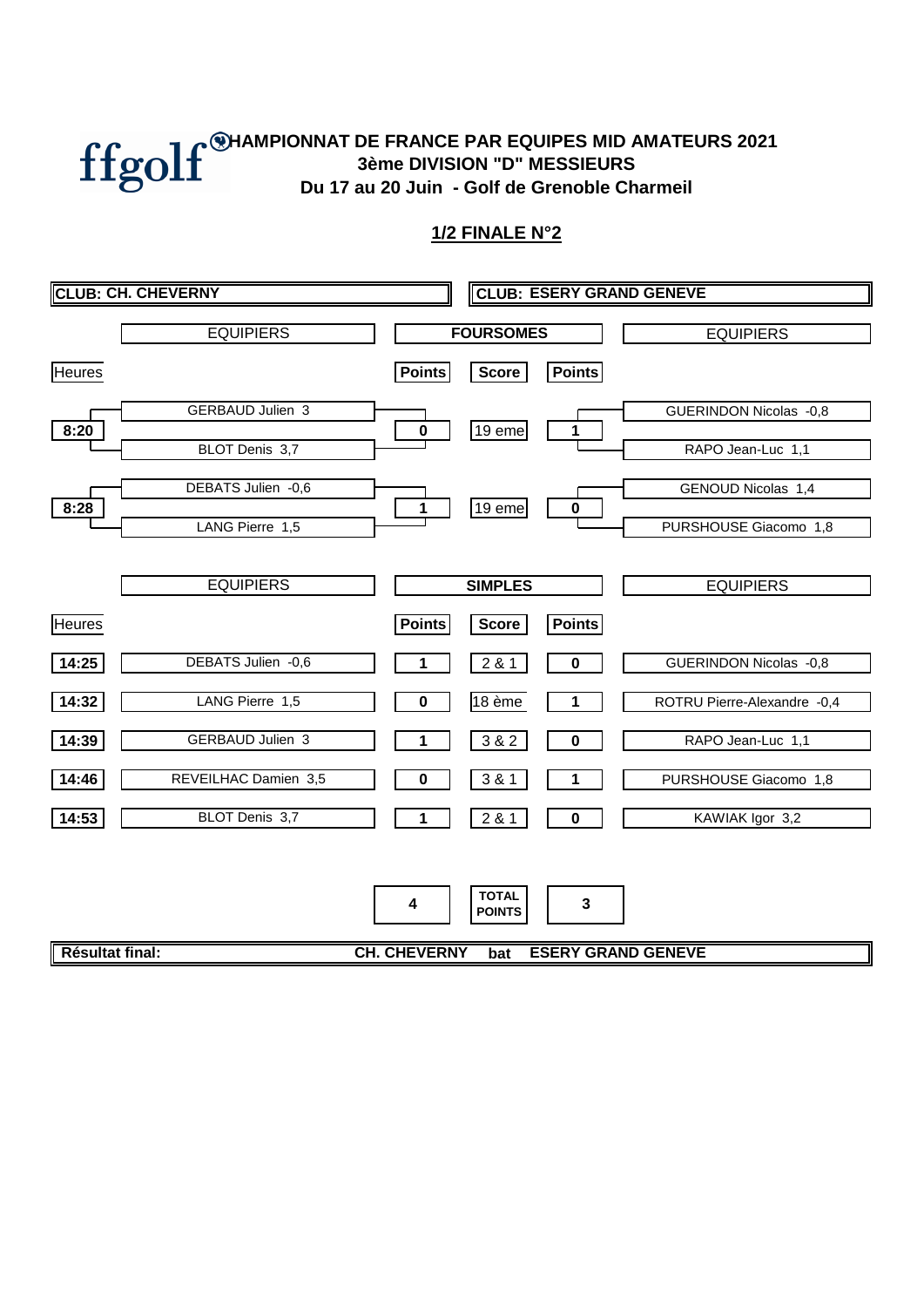

#### **3ème DIVISION "D" MESSIEURS Du 17 au 20 Juin - Golf de Grenoble Charmeil CHAMPIONNAT DE FRANCE PAR EQUIPES MID AMATEURS 2021**

|                 | <b>CLUB: CHANALETS</b>                 |                       | <b>CLUB: VALCROS</b>                 |                               |                                                        |  |  |  |  |
|-----------------|----------------------------------------|-----------------------|--------------------------------------|-------------------------------|--------------------------------------------------------|--|--|--|--|
|                 | <b>EQUIPIERS</b>                       |                       | <b>FOURSOMES</b>                     |                               | <b>EQUIPIERS</b>                                       |  |  |  |  |
| <b>Heures</b>   |                                        | <b>Points</b>         | <b>Score</b>                         | <b>Points</b>                 |                                                        |  |  |  |  |
| 8:00            | MAURIN Charles -0,8                    | $\pmb{0}$             | 2UP                                  | 1                             | ESCARAVAJAL Baptiste 0,4                               |  |  |  |  |
| 8:08            | DION Quentin 2,8<br>CHIVAL Edouard 2,1 | 1                     | $20$ eme                             | $\pmb{0}$                     | <b>CARPENTIER Laurent 3,9</b><br>BOGHOSSIAN Alain -1,2 |  |  |  |  |
|                 | DURAND Gregoire 3,9                    |                       |                                      |                               | LAZARO David 2,2                                       |  |  |  |  |
|                 | <b>EQUIPIERS</b>                       |                       | <b>SIMPLES</b>                       |                               | <b>EQUIPIERS</b>                                       |  |  |  |  |
| <b>Heures</b>   |                                        | <b>Points</b>         | <b>Score</b>                         | <b>Points</b>                 |                                                        |  |  |  |  |
| 13:15           | MAURIN Charles -0,8                    | 0                     | 281                                  | 1                             | BOGHOSSIAN Alain -1,2                                  |  |  |  |  |
| 13:22           | CHIVAL Edouard 2,1                     |                       | 5 & 3                                | 0                             | ESCARAVAJAL Baptiste 0,4                               |  |  |  |  |
| 13:29           | DION Quentin 2,8                       |                       | 3 & 2                                | 0                             | PELLETAN Camille 1                                     |  |  |  |  |
| 13:36           | <b>DURAND Gregoire 3,9</b>             | 1                     | 2 & 1                                | $\pmb{0}$                     | LAZARO David 2,2                                       |  |  |  |  |
| 13:43           | AUNET Yoan 4,4                         | 0                     | 3 & 2                                | 1                             | NASICA Bruno 5,1                                       |  |  |  |  |
| Résultat final: |                                        | 4<br><b>CHANALETS</b> | <b>TOTAL</b><br><b>POINTS</b><br>bat | $\mathbf 3$<br><b>VALCROS</b> |                                                        |  |  |  |  |
|                 |                                        |                       |                                      |                               |                                                        |  |  |  |  |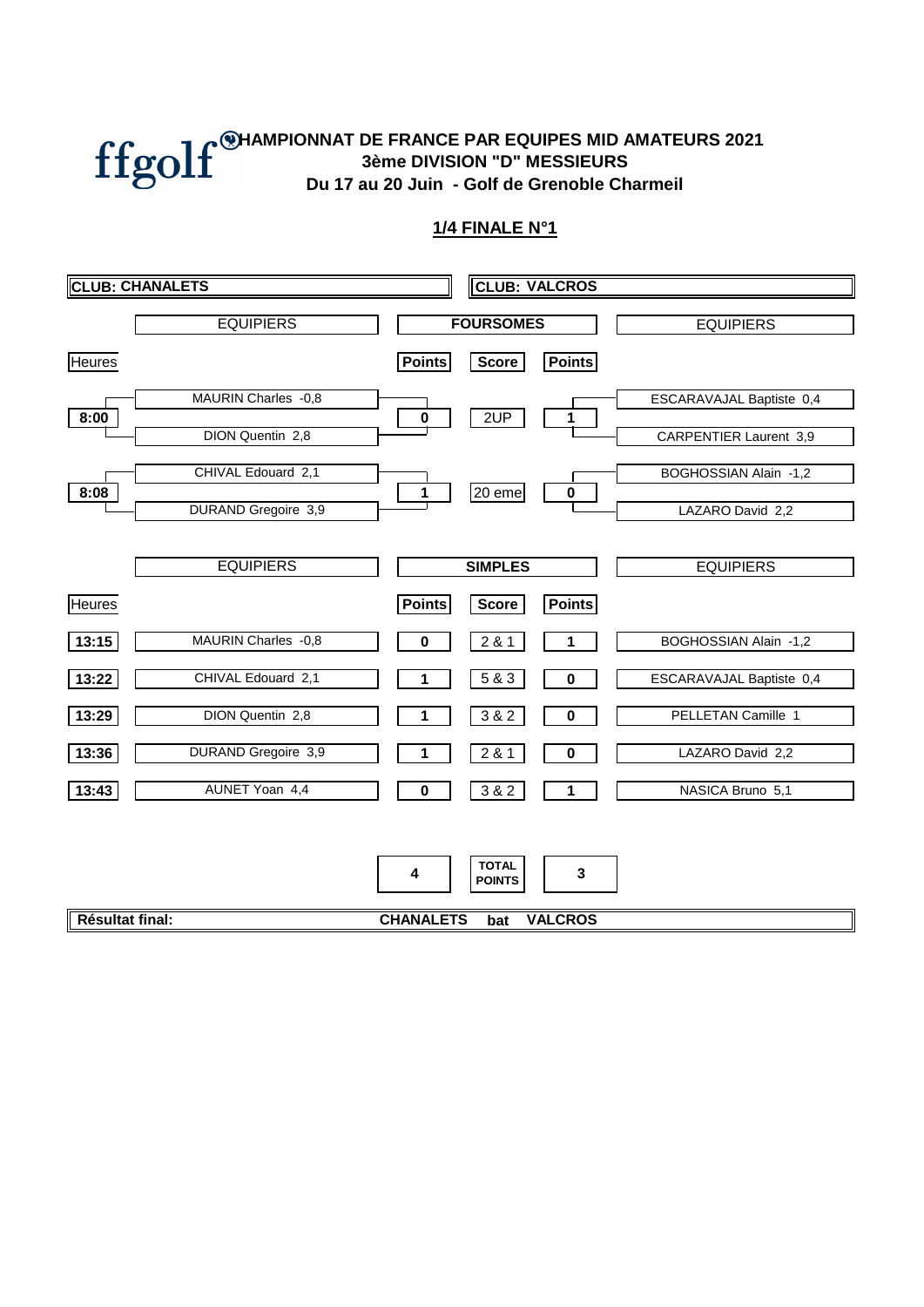

|                 | <b>CLUB: VALESCURE</b>                               |                       | <b>CLUB: LAC D'ANNECY</b>            |                                    |                                            |  |  |  |  |
|-----------------|------------------------------------------------------|-----------------------|--------------------------------------|------------------------------------|--------------------------------------------|--|--|--|--|
|                 | <b>EQUIPIERS</b>                                     |                       | <b>FOURSOMES</b>                     |                                    | <b>EQUIPIERS</b>                           |  |  |  |  |
| <b>Heures</b>   |                                                      | <b>Points</b>         | <b>Score</b>                         | <b>Points</b>                      |                                            |  |  |  |  |
| 8:17            | DE BAGNOLO Edouard -0,7<br>DIONNET Jean-Philippe 6,3 | 0                     | 4 & 2                                | 1                                  | MAFFEO Timothy 3,5<br>VULLIET Simeone 4,3  |  |  |  |  |
| 8:25            | ARNAUDET Allan 0,1<br>HACOT Jules 2,7                | 1                     | 2 UP                                 | $\pmb{0}$                          | GAUBERT Antoine 4,7<br>GAUBERT Bastien 4,4 |  |  |  |  |
|                 | <b>EQUIPIERS</b>                                     |                       | <b>SIMPLES</b>                       |                                    | <b>EQUIPIERS</b>                           |  |  |  |  |
| <b>Heures</b>   |                                                      | <b>Points</b>         | <b>Score</b>                         | <b>Points</b>                      |                                            |  |  |  |  |
| 13:53           | DE BAGNOLO Edouard -0,7                              | 0                     | 281                                  | 1                                  | MAFFEO Timothy 3,5                         |  |  |  |  |
| 14:00           | ARNAUDET Allan 0,1                                   |                       | 4 & 2                                | 0                                  | PICHON Benoit 4                            |  |  |  |  |
| 14:07           | HACOT Jules 2,7                                      |                       | 6 & 4                                | 0                                  | VULLIET Simeone 4,3                        |  |  |  |  |
| 14:14           | MONCLIN Stéphane 3,5                                 | 0                     | 2 & 1                                | 1                                  | VEUILLET Vincent 7,1                       |  |  |  |  |
| 14:21           | GIRE Camille 8,7                                     |                       | 2 UP                                 | $\pmb{0}$                          | DURAND Hadrien 8                           |  |  |  |  |
| Résultat final: |                                                      | 4<br><b>VALESCURE</b> | <b>TOTAL</b><br><b>POINTS</b><br>bat | $\mathbf 3$<br><b>LAC D'ANNECY</b> |                                            |  |  |  |  |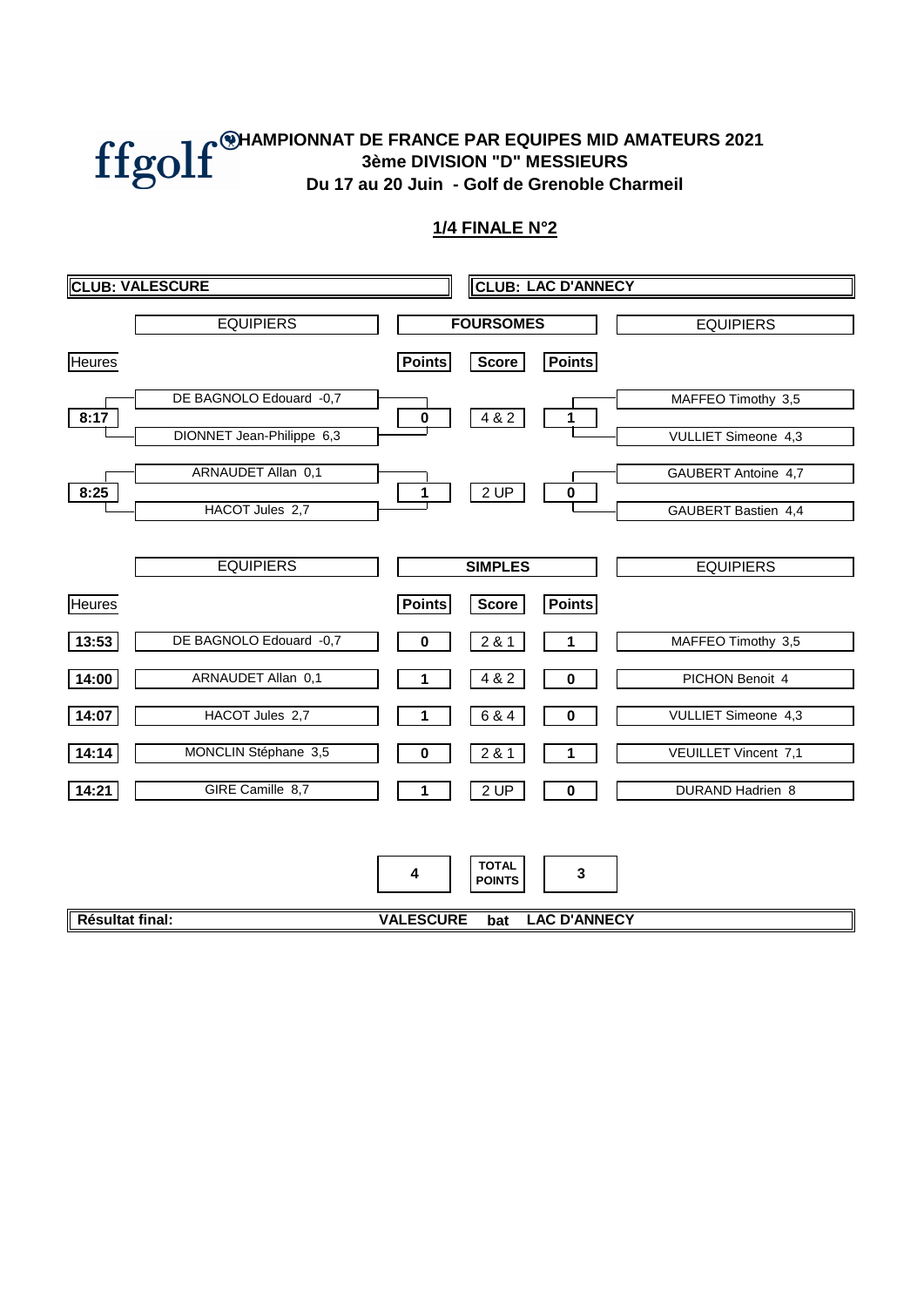

|                 | <b>CLUB: CH. CHEVERNY</b>             |                     | <b>CLUB: AVIGNON CHATEAUBLANC</b> |               |                                           |  |  |  |  |
|-----------------|---------------------------------------|---------------------|-----------------------------------|---------------|-------------------------------------------|--|--|--|--|
|                 | <b>EQUIPIERS</b>                      |                     | <b>FOURSOMES</b>                  |               | <b>EQUIPIERS</b>                          |  |  |  |  |
| <b>Heures</b>   |                                       | <b>Points</b>       | Score                             | <b>Points</b> |                                           |  |  |  |  |
| 8:34            | <b>GERBAUD Julien 3</b>               | 1                   | 19 ème                            | $\pmb{0}$     | PAWLOWSKI Alexandre 5,2                   |  |  |  |  |
|                 | BLOT Denis 3,7                        |                     |                                   |               | VIDAL Christophe 7,9                      |  |  |  |  |
| 8:42            | DEBATS Julien -0,6<br>LANG Pierre 1,5 | 1                   | 6 & 4                             | $\pmb{0}$     | LAURENT Renaud 5,7<br>GANIMEDE Claude 1,1 |  |  |  |  |
|                 | <b>EQUIPIERS</b>                      |                     | <b>SIMPLES</b>                    |               | <b>EQUIPIERS</b>                          |  |  |  |  |
| <b>Heures</b>   |                                       | <b>Points</b>       | <b>Score</b>                      | <b>Points</b> |                                           |  |  |  |  |
| 14:31           | DEBATS Julien -0,6                    |                     | 2 UP                              | $\bf{0}$      | MULLER Vincent -1,2                       |  |  |  |  |
| 14:38           | LANG Pierre 1,5                       | 0,5                 | A/S                               | 0,5           | BERBEZIER Benjamin 1,3                    |  |  |  |  |
| 14:45           | <b>GERBAUD Julien 3</b>               | 0,5                 | A/S                               | 0,5           | BOUVARD Romain 2,9                        |  |  |  |  |
| 14:52           | REVEILHAC Damien 3,5                  | 0,5                 | A/S                               | 0,5           | PERE Arnaud 2,5                           |  |  |  |  |
| 14:59           | BLOT Denis 3,7                        | 1                   | 5 & 4                             | 0             | CABANNE Norbert 5,5                       |  |  |  |  |
|                 |                                       | 5,5                 | <b>TOTAL</b><br><b>POINTS</b>     | 1,5           |                                           |  |  |  |  |
| Résultat final: |                                       | <b>CH. CHEVERNY</b> | bat                               |               | <b>AVIGNON CHATEAUBLANC</b>               |  |  |  |  |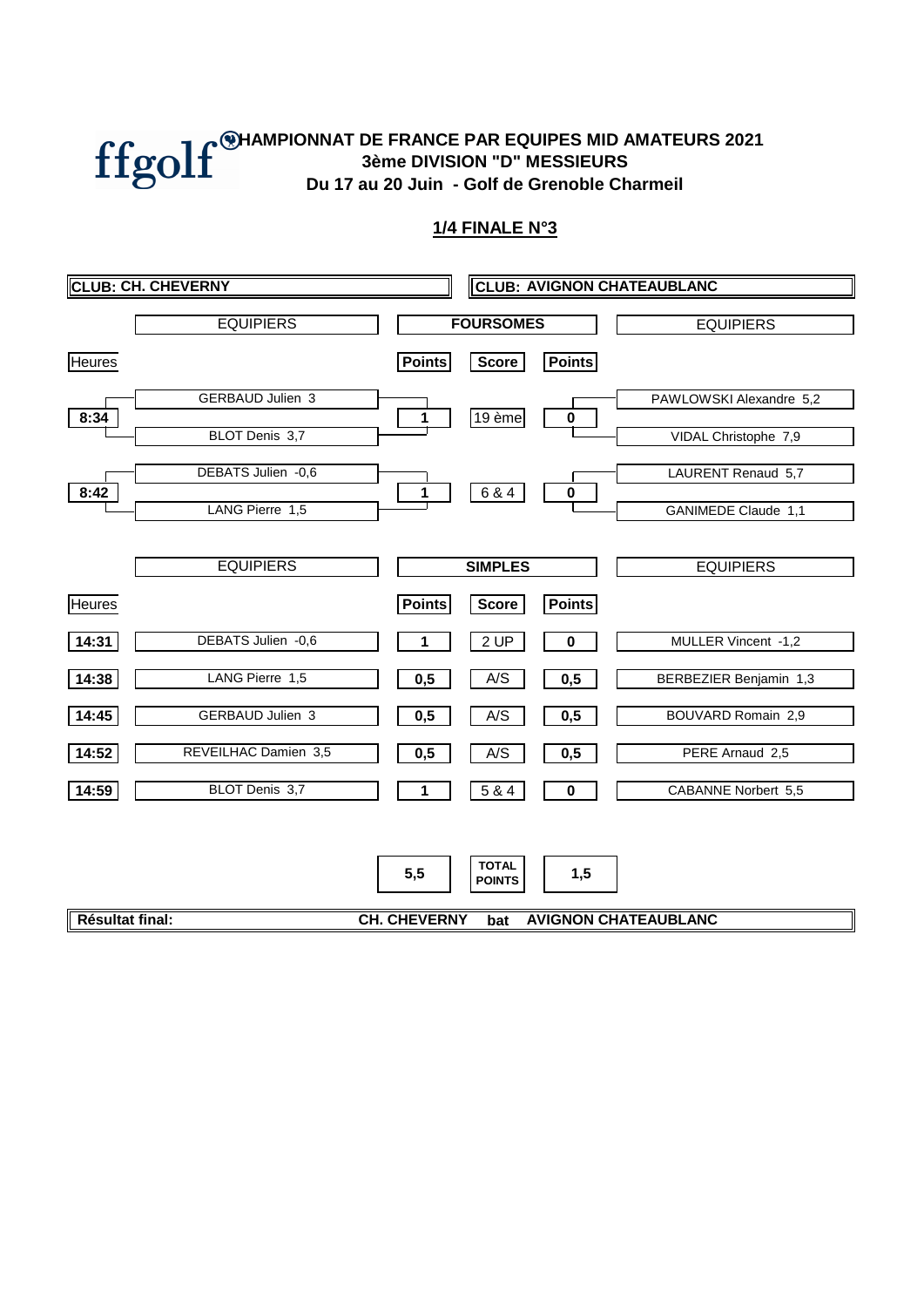

|                 | <b>CLUB: ESERY GRAND GENEVE</b> |               | <b>CLUB: MIONNAY</b>          |                |                            |  |  |  |  |  |
|-----------------|---------------------------------|---------------|-------------------------------|----------------|----------------------------|--|--|--|--|--|
|                 | <b>EQUIPIERS</b>                |               | <b>FOURSOMES</b>              |                | <b>EQUIPIERS</b>           |  |  |  |  |  |
| <b>Heures</b>   |                                 | <b>Points</b> | <b>Score</b>                  | <b>Points</b>  |                            |  |  |  |  |  |
| 8:51            | GUERINDON Nicolas -0,8          | 1             | 6 & 5                         | $\pmb{0}$      | <b>LAURENT Olivier 3,1</b> |  |  |  |  |  |
|                 | RAPO Jean-Luc 1,1               |               |                               |                | <b>BLANCHET Gérald 3</b>   |  |  |  |  |  |
| 8:59            | GENOUD Nicolas 1,4              | 1             | 20 eme                        | $\pmb{0}$      | <b>BRUNET Clement -0,4</b> |  |  |  |  |  |
|                 | NICOLETTA Olivier 2,3           |               |                               |                | POLLET Remy 3,5            |  |  |  |  |  |
|                 |                                 |               |                               |                |                            |  |  |  |  |  |
|                 | <b>EQUIPIERS</b>                |               | <b>SIMPLES</b>                |                | <b>EQUIPIERS</b>           |  |  |  |  |  |
| <b>Heures</b>   |                                 | <b>Points</b> | <b>Score</b>                  | <b>Points</b>  |                            |  |  |  |  |  |
| 15:09           | GUERINDON Nicolas -0,8          | 1             | 1 UP                          | $\bf{0}$       | <b>BRUNET Clement -0,4</b> |  |  |  |  |  |
| 15:16           | ROTRU Pierre-Alexandre -0,4     | 0,5           | A/S                           | 0,5            | DELORME Geoffrey 2,9       |  |  |  |  |  |
| 15:23           | PURSHOUSE Giacomo 1,8           | 1             | 3 & 2                         | $\mathbf 0$    | LAURENT Olivier 3,1        |  |  |  |  |  |
| 15:30           | NICOLETTA Olivier 2,3           | 0,5           | A/S                           | 0,5            | GAUTHIER Dimitri 3,5       |  |  |  |  |  |
| 15:37           | KAWIAK Igor 3,2                 | 0,5           | A/S                           | 0,5            | POLLET Remy 3,5            |  |  |  |  |  |
|                 |                                 |               |                               |                |                            |  |  |  |  |  |
|                 |                                 | 5,5           | <b>TOTAL</b><br><b>POINTS</b> | 1,5            |                            |  |  |  |  |  |
|                 |                                 |               |                               |                |                            |  |  |  |  |  |
| Résultat final: | <b>ESERY GRAND GENEVE</b>       |               | bat                           | <b>MIONNAY</b> |                            |  |  |  |  |  |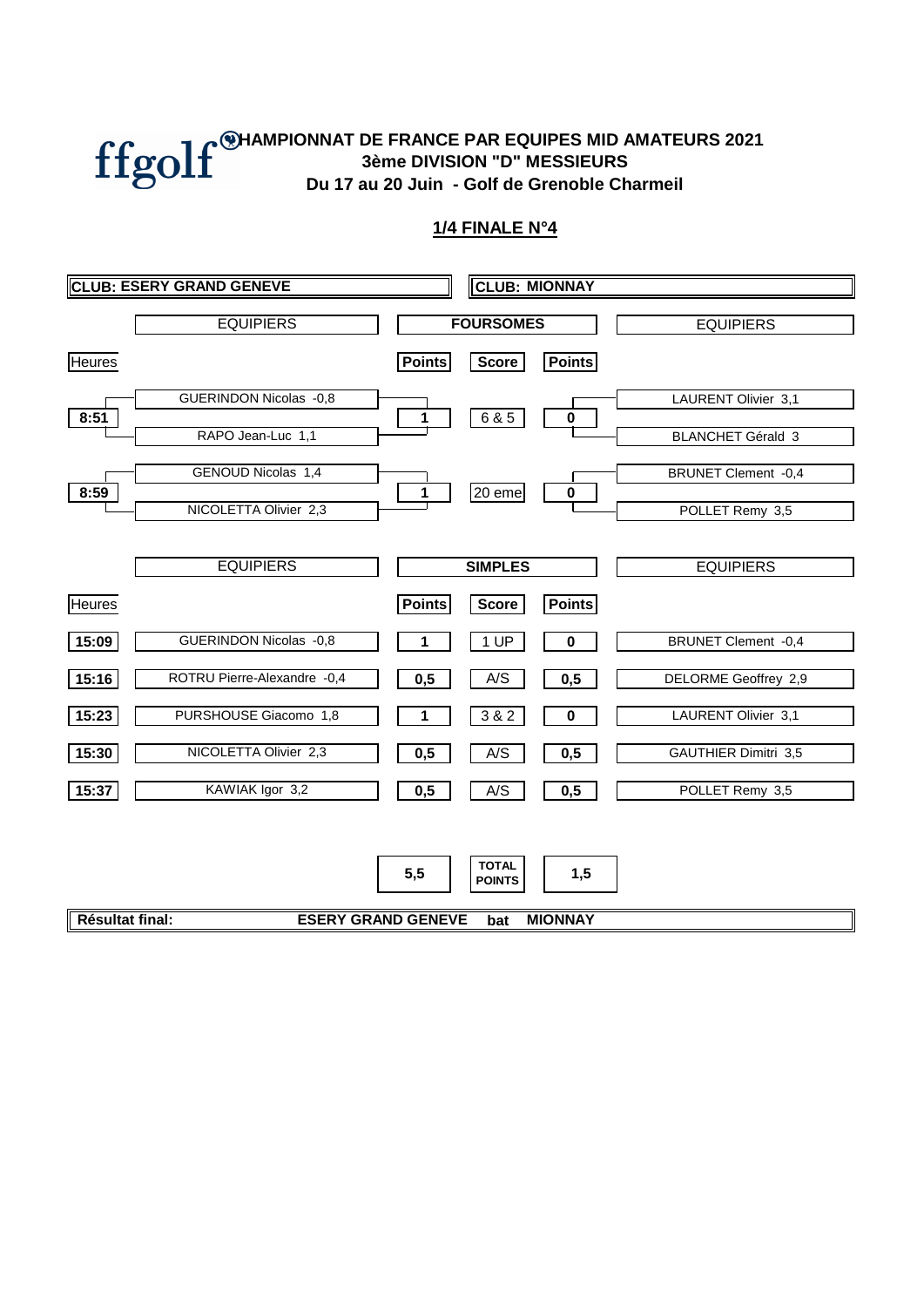Matchs de Barrage **Equipes restant en Equipes descendant en Equipes descendant en** 3ème Division en 2022 **4** 4ème Division en 2022 ROYAL MOUGINS **9:10 ROYAL MOUGINS** DIVONNE DIVONNE  $\overrightarrow{3/2}$ **GRENOBLE BRESSON 9:49** BRESSON DIJON BOURGOGNE  $\Box$  3,5 / 1,5 **BOSSEY** 10:28 BOSSEY PRUNEVELLE  $4/1$ **AIX MARSEILLE 11:07** AIX MARSEILLE **CHASSIEU CHAMPIONNAT DE FRANCE PAR EQUIPES MID AMATEURS 2021**<br> **ffgolf**Du 17 au 20 Juin - Golf de Grenoble Charmeil **3ème DIVISION "D" MESSIEURS Du 17 au 20 Juin - Golf de Grenoble Charmeil BARRAGES**

 $CHASSIEU$   $4/1$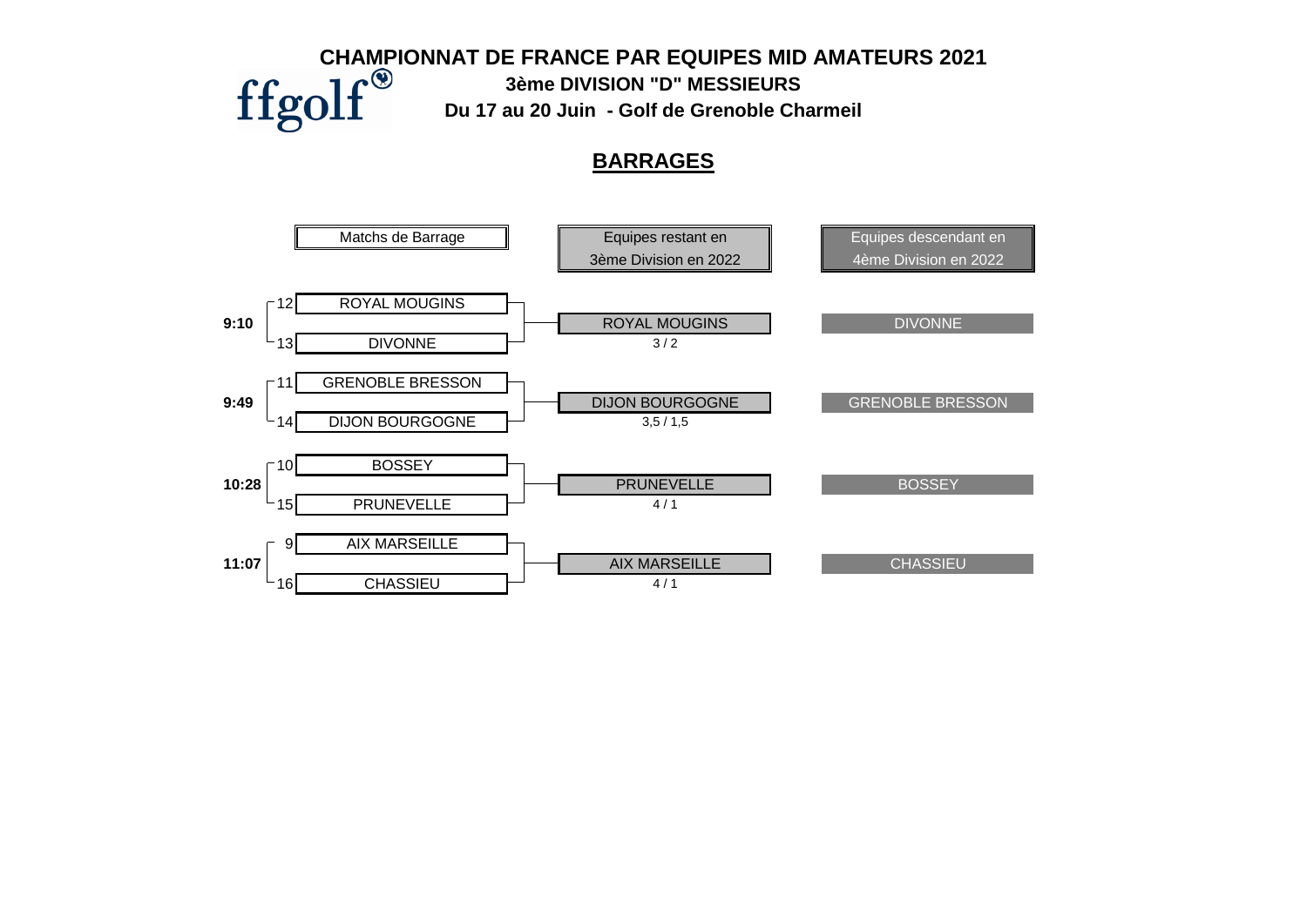

#### **BARRAGES MATCH N°1**

|                        | <b>CLUB: ROYAL MOUGINS</b>    |                               | <b>CLUB: DIVONNE</b>                 |                                |                        |
|------------------------|-------------------------------|-------------------------------|--------------------------------------|--------------------------------|------------------------|
|                        | <b>EQUIPIERS</b>              |                               | <b>FOURSOME</b>                      |                                | <b>EQUIPIERS</b>       |
| Heures                 |                               | <b>Points</b>                 | <b>Score</b>                         | <b>Points</b>                  |                        |
|                        | FRANKLIN Hans Peter 5,3       |                               |                                      |                                | STAMM Reiner 8,9       |
| 9:10                   | PEARCE Andrew 4,5             | $\bf{0}$                      | 3 & 2                                | 1                              | TABET Idriss 5,9       |
|                        | <b>EQUIPIERS</b>              |                               | <b>SIMPLES</b>                       |                                | <b>EQUIPIERS</b>       |
| <b>Heures</b>          |                               | <b>Points</b>                 | <b>Score</b>                         | <b>Points</b>                  |                        |
| 9:18                   | SIMONSEN Kristian 1,9         | 1                             | 6 & 5                                | $\bf{0}$                       | BRIDGES Jason 2,7      |
| 9:25                   | CALVET Tom 2,9                | 1                             | 3 & 1                                | 0                              | EL ALAM Nicolas 3,1    |
| 9:32                   | ARROYO MARTINEZ Romain 2,7    | 1                             | 3 & 1                                | 0                              | ELIAS Diego 3,6        |
| 9:39                   | <b>WILLAERT Franck 3,3</b>    | 0                             | 4 & 3                                | 1                              | ROGUET Olivier 6       |
| <b>Résultat final:</b> |                               | 3<br><b>ROYAL MOUGINS</b>     | <b>TOTAL</b><br><b>POINTS</b><br>bat | $\mathbf{2}$<br><b>DIVONNE</b> |                        |
|                        | <b>CLUB: GRENOBLE BRESSON</b> | <b>BARRAGES MATCH N°2</b>     |                                      | <b>CLUB: DIJON BOURGOGNE</b>   |                        |
|                        | <b>EQUIPIERS</b>              |                               | <b>FOURSOME</b>                      |                                | <b>EQUIPIERS</b>       |
| Heures                 |                               | <b>Points</b>                 | <b>Score</b>                         | <b>Points</b>                  |                        |
|                        | COTTAZ Sylvain 7,5            |                               |                                      |                                | FAYET Jean-Pierre 7,2  |
| 9:49                   | BLANC-COQUANT Eric 6,8        | $\bf{0}$                      | 4 & 3                                | 1                              | ROSIER Lionel 7,3      |
|                        | <b>EQUIPIERS</b>              |                               | <b>SIMPLES</b>                       |                                | <b>EQUIPIERS</b>       |
| Heures                 |                               | <b>Points</b>                 | <b>Score</b>                         | <b>Points</b>                  |                        |
| 9:57                   | DECOSSAS Sebastien 2,5        | 0                             | 1 UP                                 | 1                              | HULIN Grégoire 0,9     |
| 10:04                  | D'ANIELLO Romain 5,2          | 0,5                           | A/S                                  | 0,5                            | PITAULT Jérôme 2,8     |
| 10:11                  | GOURDEL Charles 6             | 1                             | 5 & 4                                | 0                              | MORIZOT Romain 2,5     |
| 10:18                  | <b>BARONE Patrick 6,9</b>     | 0                             | 5 & 4                                | 1                              | GUITTONNEAU Julien 3,9 |
| Résultat final:        |                               | 1,5<br><b>DIJON BOURGOGNE</b> | <b>TOTAL</b><br><b>POINTS</b><br>bat | 3,5<br><b>GRENOBLE BRESSON</b> |                        |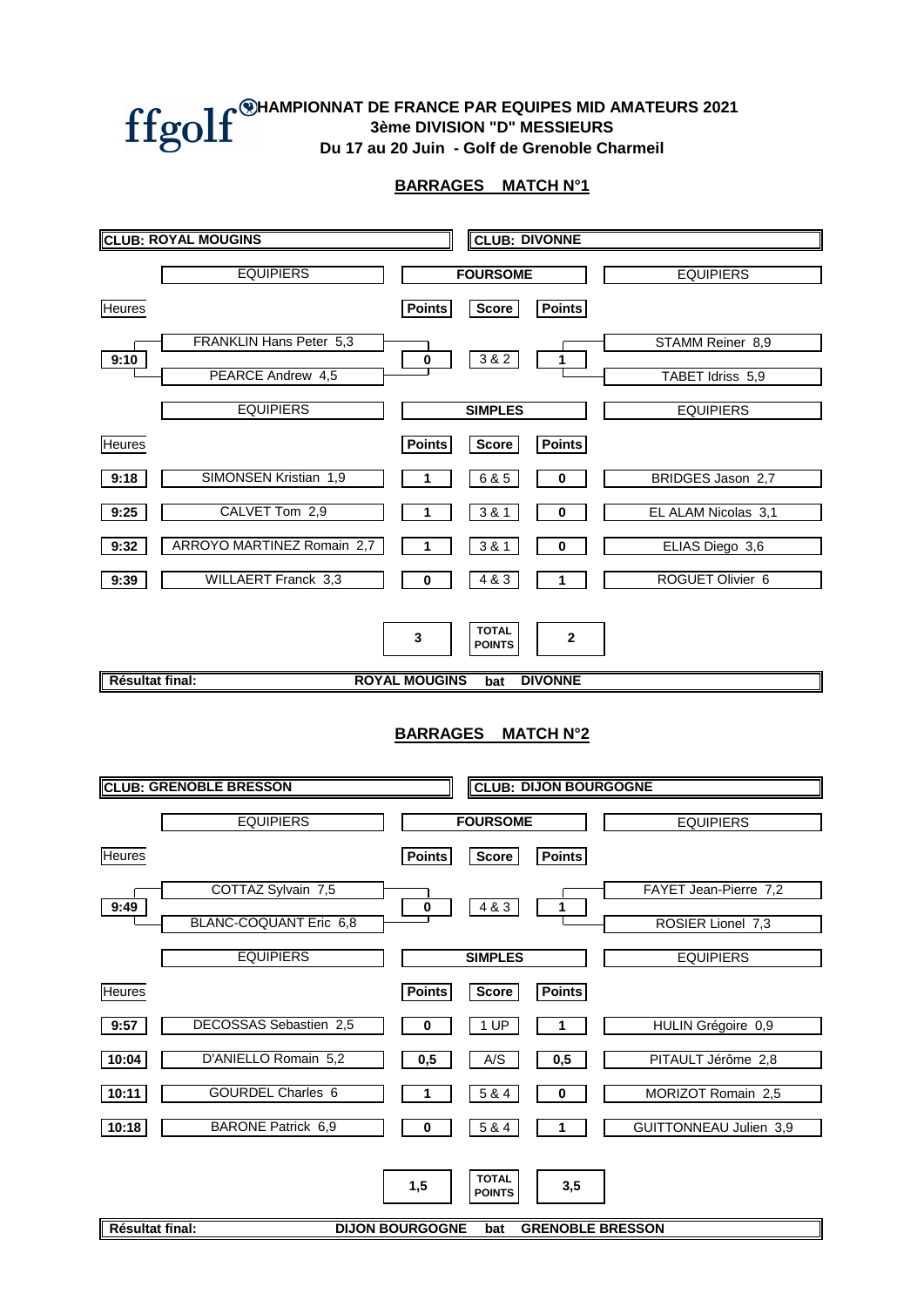#### **BARRAGES MATCH N°3**

| <b>CLUB: BOSSEY</b> |                            |                           |                                                         | <b>CLUB: PRUNEVELLE</b> |                             |  |  |  |
|---------------------|----------------------------|---------------------------|---------------------------------------------------------|-------------------------|-----------------------------|--|--|--|
|                     | <b>EQUIPIERS</b>           |                           | <b>FOURSOME</b>                                         |                         | <b>EQUIPIERS</b>            |  |  |  |
| <b>Heures</b>       |                            | <b>Points</b>             | <b>Points</b><br><b>Score</b>                           |                         |                             |  |  |  |
|                     | CHAUMET David 6,7          |                           |                                                         |                         | LORIN Manuel 8,3            |  |  |  |
| 10:28               | PHEULPIN Jérome 6,3        | $\pmb{0}$                 | 4 & 2<br>1                                              |                         | DECIZE Cédric 4,2           |  |  |  |
|                     | <b>EQUIPIERS</b>           |                           | <b>SIMPLES</b>                                          |                         | <b>EQUIPIERS</b>            |  |  |  |
| Heures              |                            | <b>Points</b>             | <b>Points</b><br>Score                                  |                         |                             |  |  |  |
| 10:36               | JOULAK Sami 2,2            | 0                         | 4 & 3<br>1                                              |                         | GOLL Simon 1,2              |  |  |  |
| 10:43               | YACOUBI Hicham 4           | 0,5                       | A/S<br>0,5                                              |                         | <b>BOTTIGLIRI Franky 3</b>  |  |  |  |
| 10:50               | CLAIVAZ Fabien 3,7         | 0,5                       | A/S<br>0,5                                              |                         | KOCH Philippe 5             |  |  |  |
| 10:57               | PERCHERANCIER Jerome 4,8   | 0                         | 4 & 3<br>1                                              |                         | <b>BEAUFILS Norbert 5,8</b> |  |  |  |
|                     |                            | 1                         | <b>TOTAL</b><br><b>POINTS</b>                           | 4                       |                             |  |  |  |
| Résultat final:     |                            | <b>PRUNEVELLE</b>         | <b>BOSSEY</b><br>bat                                    |                         |                             |  |  |  |
|                     | <b>CLUB: AIX MARSEILLE</b> |                           | <b>BARRAGES MATCH N°4</b><br><b>CLUB: CHASSIEU</b>      |                         |                             |  |  |  |
|                     | <b>EQUIPIERS</b>           |                           | <b>FOURSOME</b>                                         |                         | <b>EQUIPIERS</b>            |  |  |  |
| <b>Heures</b>       |                            | <b>Points</b>             | <b>Points</b><br><b>Score</b>                           |                         |                             |  |  |  |
| 11:07               | RABUEL Antoine 1,2         | 1                         | 3&2<br>$\bf{0}$                                         |                         | NDIAYE Allioune 11,5        |  |  |  |
|                     | GAMARRA Lionel 4,1         |                           |                                                         |                         | PASCHAL Pierre 4,5          |  |  |  |
|                     | <b>EQUIPIERS</b>           |                           | <b>SIMPLES</b>                                          |                         | <b>EQUIPIERS</b>            |  |  |  |
| Heures              |                            | <b>Points</b>             | <b>Points</b><br><b>Score</b>                           |                         |                             |  |  |  |
| 11:15               | DISCH Thomas 2,4           | 1                         | 2 UP<br>$\pmb{0}$                                       |                         | QUELIN Stanislas 0,7        |  |  |  |
| 11:22               | SANTIN Jerome 1,6          | 1                         | 1 UP<br>$\pmb{0}$                                       |                         | BELMADI Sami 2,6            |  |  |  |
| 11:29               | JOUANEAU Gregoire 3,3      | 0,5                       | A/S<br>0,5                                              |                         | DOUPLAT Benjamin 5,9        |  |  |  |
| 11:36               | MOLLARD Sylvain 4,3        | 0,5                       | A/S<br>0,5                                              |                         | PLOT Philippe 6,9           |  |  |  |
| Résultat final:     |                            | 4<br><b>AIX MARSEILLE</b> | <b>TOTAL</b><br><b>POINTS</b><br><b>CHASSIEU</b><br>bat | 1                       |                             |  |  |  |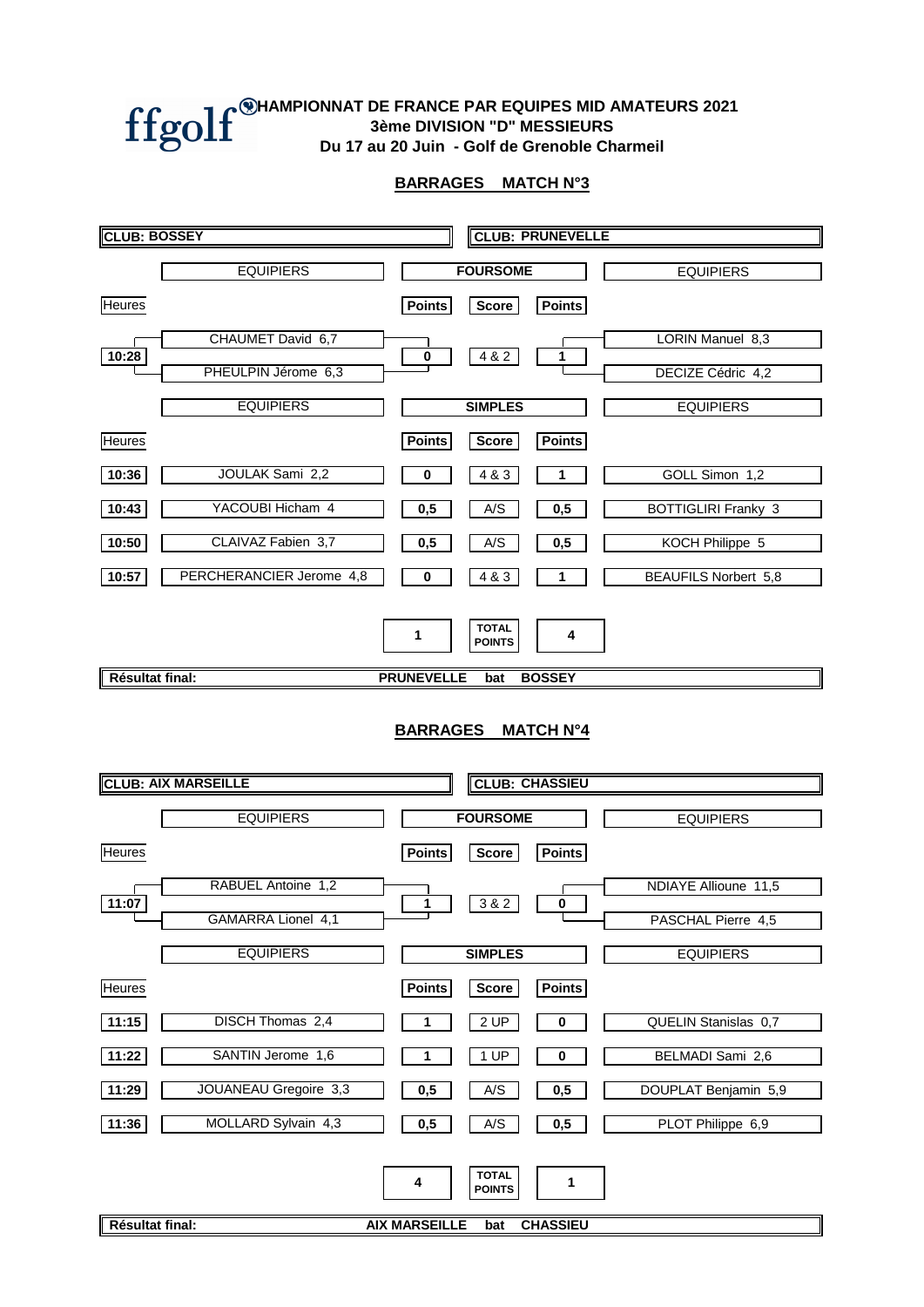

## **3ème DIVISION "D" MESSIEURS**

## **Du 17 au 20 Juin - Golf de Grenoble Charmeil**

# **TABLEAU DE RESULTATS**

| Rang         | <b>CLUB</b>                 |    |    |    | <b>JOUEURS 1er JOUR</b> |    |    | <b>Score</b> |    |     | <b>JOUEURS 2ème JOUR</b> |    |    |    | <b>Score</b> | <b>TOTAL</b> | 1er  | Rang         |
|--------------|-----------------------------|----|----|----|-------------------------|----|----|--------------|----|-----|--------------------------|----|----|----|--------------|--------------|------|--------------|
|              |                             | A  | в  | C  | D                       | Е  | F  | Jour 1       | A  | в   | C.                       | D  | Е  | F  | Jour 2       |              | Dép. |              |
|              | <b>CHANALETS</b>            | 80 | 73 | 80 | 75                      | 81 | 71 | 379          | 93 | 73  | 78                       | 79 | 75 | 74 | 379          | 758          |      |              |
| $\mathbf{2}$ | <b>ESERY GRAND GENEVE</b>   | 82 | 81 | 80 | 77                      | 80 | 76 | 394          | 77 | 75  | 76                       | 76 | 75 | 78 | 379          | 773          |      | $\mathbf{2}$ |
| 3            | <b>CH. CHEVERNY</b>         | 73 | 74 | 87 | 83                      | 76 | 84 | 390          | 73 | 80  | 75                       | 81 | 78 | 85 | 387          | 777          |      | 3            |
| 4            | <b>VALESCURE</b>            | 81 | 74 | 75 | 77                      | 82 | 89 | 389          | 89 | 71  | 77                       | 76 | 76 | 90 | 389          | 778          |      | 4            |
| 5            | <b>LAC D'ANNECY</b>         | 89 | 80 | 77 | 80                      | 80 | 79 | 396          | 79 | 79  | 77                       | 77 | 72 | 83 | 384          | 780          |      | 5            |
| 6            | <b>AVIGNON CHATEAUBLANC</b> | 76 | 85 | 78 | 79                      | 75 | 83 | 391          | 85 | 76  | 76                       | 87 | 77 | 77 | 391          | 782          |      | 6            |
|              | <b>MIONNAY</b>              | 80 | 77 | 77 | 80                      | 77 | 79 | 390          | 71 | 83  | 82                       | 84 | 81 | 77 | 394          | 784          |      | 7            |
| 8            | <b>VALCROS</b>              | 83 | 86 | 86 | 73                      | 81 | 78 | 401          | 73 | 84  | 85                       | 73 | 83 | 78 | 391          | 792          | 171  | 8            |
| 9            | <b>AIX MARSEILLE</b>        | 71 | 73 | 86 | 82                      | 85 | 87 | 397          | 76 | 76  | 76                       | 88 | 86 | 81 | 395          | 792          | 175  | 9            |
| 10           | <b>BOSSEY</b>               | 84 | 77 | 80 | 81                      | 85 | 77 | 399          | 86 | 91  | 74                       | 78 | 89 | 80 | 407          | 806          |      | 10           |
| 11           | <b>GRENOBLE BRESSON</b>     | 82 | 76 | 83 | 81                      | 81 | 85 | 403          | 78 | 82  | 84                       | 79 | 86 | 81 | 404          | 807          |      | 11           |
| 12           | <b>ROYAL MOUGINS</b>        | 80 | 81 | 76 | 82                      | 87 | 87 | 406          | 72 | 87  | 83                       | 81 | 79 | 91 | 402          | 808          |      | 12           |
| 13           | <b>DIVONNE</b>              | 93 | 82 | 89 | 84                      | 78 | 79 | 412          | 80 | 81  | 88                       | 78 | 81 | 79 | 399          | 811          |      | 13           |
| 14           | <b>DIJON BOURGOGNE</b>      | 85 | 77 | 76 | 80                      | 89 | 87 | 405          | 76 | 86  | 83                       | 82 | 90 | 85 | 412          | 817          |      | 14           |
| 15           | <b>PRUNEVELLE</b>           | 84 | 81 | 85 | 86                      | 85 | 75 | 410          | 81 | 84  | 83                       | 87 | 80 | 81 | 409          | 819          |      | 15           |
| 16           | <b>CHASSIEU</b>             | 84 | 82 | 88 | 80                      | 85 | 93 | 419          | 90 | -81 | 85                       | 79 | 86 | 91 | 421          | 840          |      | 16           |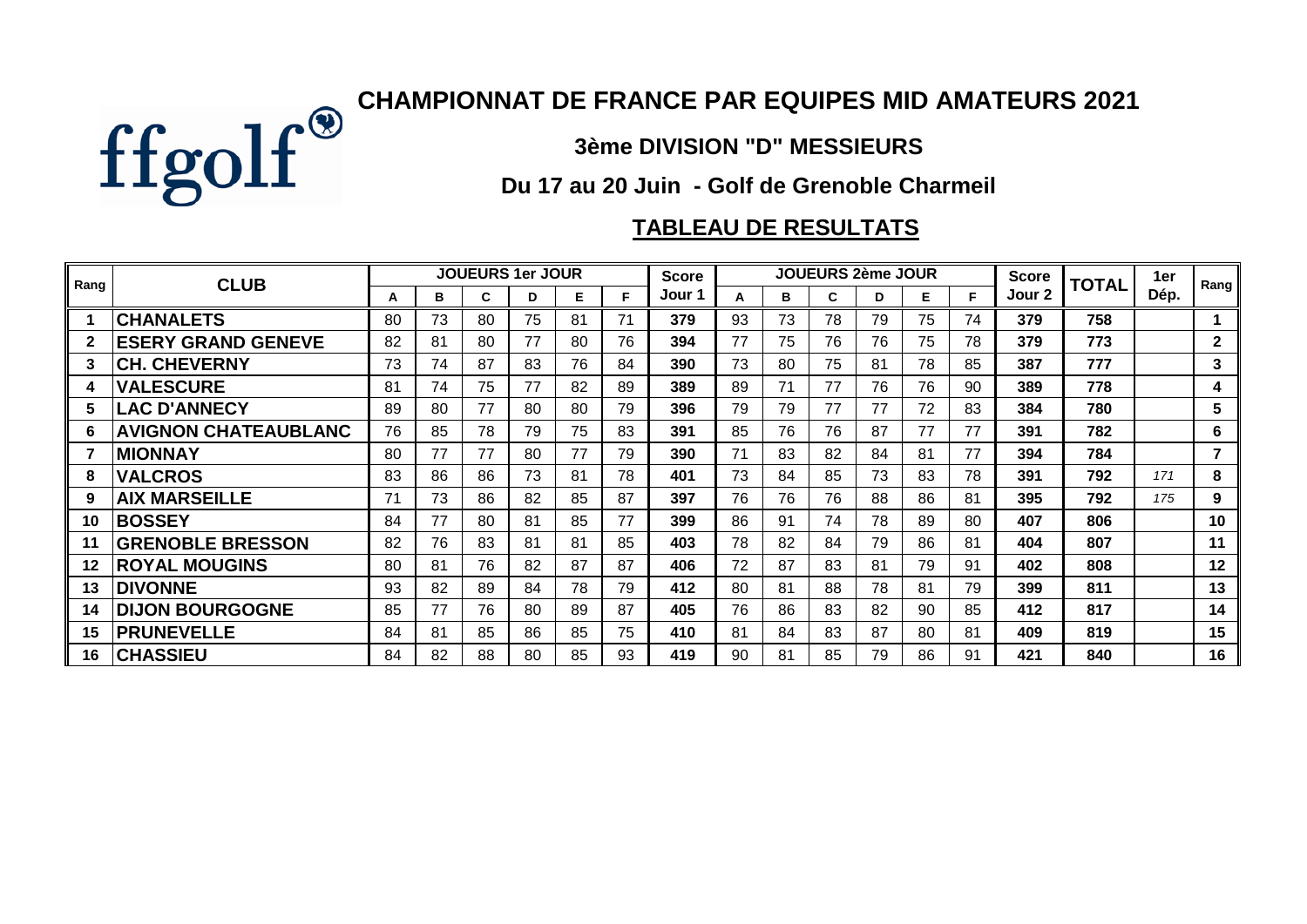### **CHAMPIONNAT DE FRANCE PAR EQUIPES MID AMATEURS 2021**

**3ème DIVISION "D" MESSIEURS**

**Du 17 au 20 Juin - Golf de Grenoble Charmeil**

### **1ère ET 2ème JOURNEES**

|              |     | <b>AIX MARSEILLE</b><br>Equipiers du club de :             |                   |   |     |                            |                   |  |  |  |
|--------------|-----|------------------------------------------------------------|-------------------|---|-----|----------------------------|-------------------|--|--|--|
|              | Ind | Joueurs de la 1ère Journée                                 | Tour <sub>1</sub> |   | Ind | Joueurs de la 2ème Journée | Tour <sub>2</sub> |  |  |  |
| $\mathsf{A}$ |     | 2,4 DISCH Thomas                                           | 74                | A | 2.4 | <b>DISCH Thomas</b>        | 76                |  |  |  |
| B            |     | 1.6   SANTIN Jerome                                        | 73                | B |     | 1,6   SANTIN Jerome        | 76                |  |  |  |
| $\mathsf{C}$ |     | 1,2 RABUEL Antoine                                         | 86                |   |     | 3,3 JOUANEAU Gregoire      | 76                |  |  |  |
| D            |     | 3,3 JOUANEAU Gregoire                                      | 82                | D |     | 1,2   RABUEL Antoine       | 88                |  |  |  |
| E            | 4.1 | <b>GAMARRA Lionel</b>                                      | 85                |   | 4.1 | <b>GAMARRA Lionel</b>      | 86                |  |  |  |
|              |     | 4.3 MOLLARD Sylvain                                        | 87                |   |     | 4.3 MOLLARD Sylvain        | -81               |  |  |  |
|              |     |                                                            |                   |   |     |                            |                   |  |  |  |
|              |     | 792<br>Total des 2 Tours: I<br><b>Classement Final: II</b> | 397               |   |     |                            | 395               |  |  |  |

|   |     | <b>AVIGNON CHATEAUBLANC</b><br>Equipiers du club de :        |                   |   |     |                            |                   |  |  |  |
|---|-----|--------------------------------------------------------------|-------------------|---|-----|----------------------------|-------------------|--|--|--|
|   | Ind | Joueurs de la 1ère Journée                                   | Tour <sub>1</sub> |   | Ind | Joueurs de la 2ème Journée | Tour <sub>2</sub> |  |  |  |
| A |     | <b>GANIMEDE Claude</b>                                       | 76                | A |     | <b>GANIMEDE Claude</b>     | 85                |  |  |  |
| B |     | -1,2 MULLER Vincent                                          | 85                | B |     | 2,5 PERE Arnaud            | 76                |  |  |  |
| С |     | 2,9 BOUVARD Romain                                           | 78                |   |     | 2.9 BOUVARD Romain         | 76                |  |  |  |
| D |     | 2,5 PERE Arnaud                                              | 79                | D |     | 2.9 SIREAU Grégory         | 87                |  |  |  |
|   |     | 1,3 BERBEZIER Benjamin                                       | 75                | E |     | 1,3 BERBEZIER Benjamin     |                   |  |  |  |
|   |     | 2.9 SIREAU Grégory                                           | 83                |   |     | -1.2 MULLER Vincent        | 77                |  |  |  |
|   |     |                                                              |                   |   |     |                            |                   |  |  |  |
|   |     | 782<br><b>Classement Final:</b><br><b>Total des 2 Tours:</b> | 391               |   |     |                            | 391               |  |  |  |

|    |       | <b>BOSSEY</b><br>Equipiers du club de :                        |                   |   |     |                            |                   |
|----|-------|----------------------------------------------------------------|-------------------|---|-----|----------------------------|-------------------|
|    | Ind   | Joueurs de la 1ère Journée                                     | Tour <sup>.</sup> |   | Ind | Joueurs de la 2ème Journée | Tour <sub>2</sub> |
|    |       | 4,8   PERCHERANCIER Jerome                                     | 84                |   |     | 6,3 PHEULPIN Jérome        | 86                |
| B  |       | 4,5 HOW James                                                  | 77                | в |     | 4.5 HOW James              | 91                |
| C. |       | 2,2 JOULAK Sami                                                | 80                |   |     | 2,2 JOULAK Sami            | 74                |
| D  | 4.0 l | YACOUBI Hicham                                                 | 81                | D |     | 4,0   YACOUBI Hicham       | 78                |
|    | 6.7   | CHAUMET David                                                  | 85                | E |     | 4.8 PERCHERANCIER Jerome   | 89                |
|    |       | 3.7 CLAIVAZ Fabien                                             | 77                |   |     | 3.7 CLAIVAZ Fabien         | 80                |
|    |       |                                                                |                   |   |     |                            |                   |
|    |       | Classement Final : $\parallel$ 10<br>806<br>Total des 2 Tours: | 399               |   |     |                            | 407               |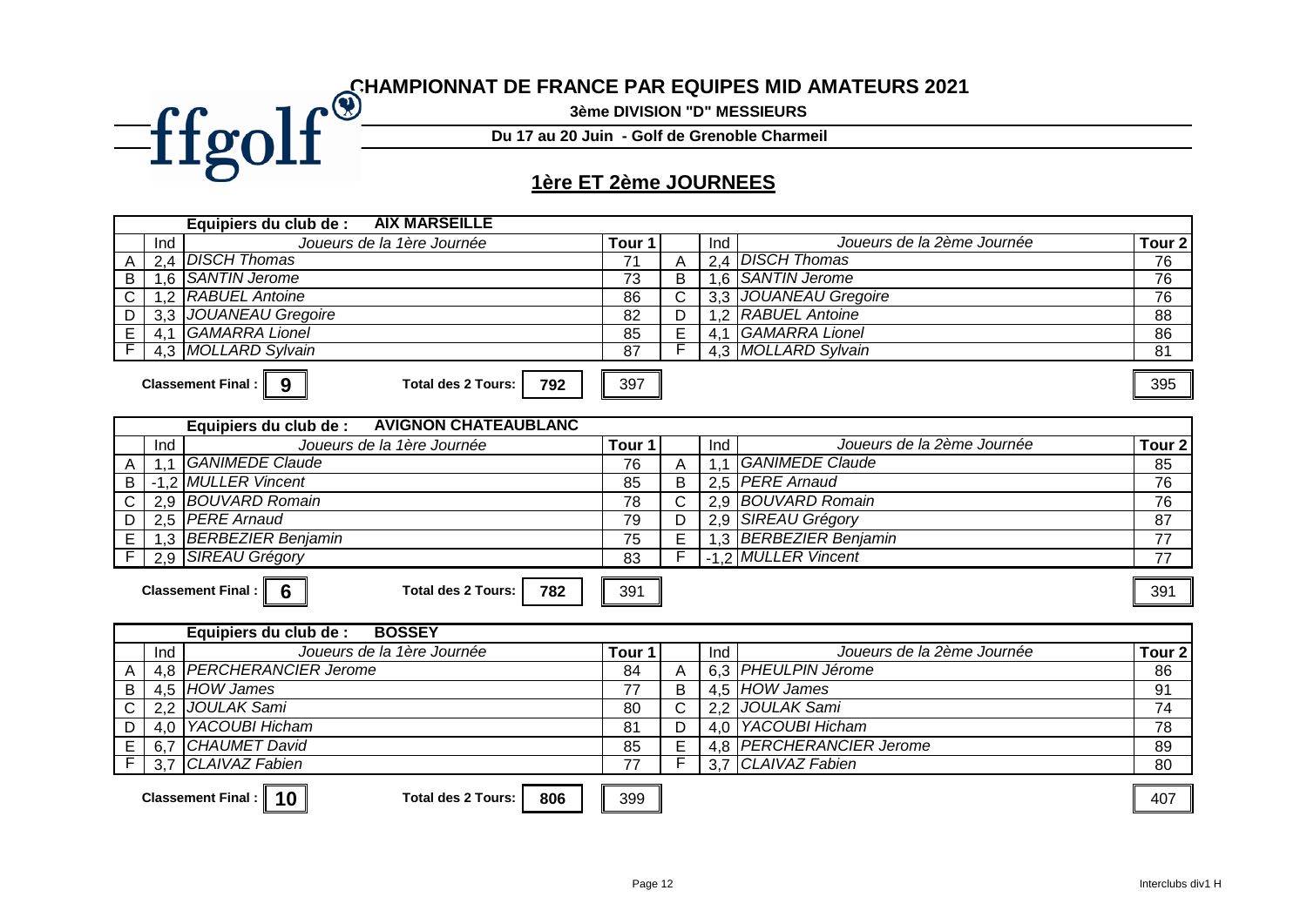| <b>CH. CHEVERNY</b><br>Equipiers du club de :                                       |                   |                |     |                            |                   |  |  |  |
|-------------------------------------------------------------------------------------|-------------------|----------------|-----|----------------------------|-------------------|--|--|--|
| Joueurs de la 1ère Journée<br>Ind                                                   | Tour 1            |                | Ind | Joueurs de la 2ème Journée | Tour <sub>2</sub> |  |  |  |
| 3,0 GERBAUD Julien                                                                  | 73                | A              |     | 3,0 GERBAUD Julien         | 73                |  |  |  |
| -0.6 DEBATS Julien<br>B                                                             | $\overline{74}$   | B              |     | 3.7 BLOT Denis             | 80                |  |  |  |
| 3,7 BLOT Denis<br>$\mathsf{C}$                                                      | 87                | $\mathsf{C}$   |     | -0.6 DEBATS Julien         | 75                |  |  |  |
| 3,5 REVEILHAC Damien<br>D                                                           | 83                | D              |     | 3,5 REVEILHAC Damien       | 81                |  |  |  |
| 1,5 LANG Pierre<br>E                                                                | 76                | E              |     | 1,5 LANG Pierre            | 78                |  |  |  |
| CHASSET Edouard<br>F<br>6.1                                                         | 84                |                | 6.1 | <b>CHASSET Edouard</b>     | 85                |  |  |  |
| $\mathbf{3}$<br><b>Classement Final:</b><br><b>Total des 2 Tours:</b><br>777<br>390 |                   |                |     |                            |                   |  |  |  |
| <b>CHANALETS</b><br>Equipiers du club de :                                          |                   |                |     |                            |                   |  |  |  |
| Joueurs de la 1ère Journée<br>Ind                                                   | Tour 1            |                | Ind | Joueurs de la 2ème Journée | Tour <sub>2</sub> |  |  |  |
| 4,2 MARI Jérémie<br>A                                                               | 80                | A              |     | 7,9 TORTEL Cédric          | 93                |  |  |  |
| 3.9 DURAND Gregoire<br>B                                                            | 73                | B              |     | 2,8 DION Quentin           | 73                |  |  |  |
| 4,4 AUNET Yoan<br>C                                                                 | $\overline{80}$   | $\mathsf{C}$   |     | 4,4 AUNET Yoan             | 78                |  |  |  |
| -0.8 MAURIN Charles<br>D                                                            | 75                | D              |     | 3,9 DURAND Gregoire        | 79                |  |  |  |
| 2,1 CHIVAL Edouard<br>E                                                             | $\overline{81}$   | E              |     | 2,1 CHIVAL Edouard         | 75                |  |  |  |
| 2,8 DION Quentin<br>F                                                               | $\overline{71}$   |                |     | -0.8 MAURIN Charles        | $\overline{74}$   |  |  |  |
| $\overline{\mathbf{1}}$<br><b>Classement Final:</b><br><b>Total des 2 Tours:</b>    | 758<br>379        |                |     |                            | 379               |  |  |  |
| <b>CHASSIEU</b><br>Equipiers du club de :                                           |                   |                |     |                            |                   |  |  |  |
| Ind<br>Joueurs de la 1ère Journée                                                   | Tour <sub>1</sub> |                | Ind | Joueurs de la 2ème Journée | Tour <sub>2</sub> |  |  |  |
| 6,9 PLOT Philippe                                                                   | $\overline{84}$   | $\overline{A}$ |     | 5.9 DOUPLAT Benjamin       | 90                |  |  |  |
| 2,6 BELMADI Sami<br>B                                                               | 82                | B              |     | 8.3 PAUZIE Nicolas         | 81                |  |  |  |
| 11,5 MAZZILLI Emeric<br>C                                                           | 88                | $\mathsf{C}$   |     | 4,5 PASCHAL Pierre         | 85                |  |  |  |
| 4,5 PASCHAL Pierre<br>D                                                             | $\overline{80}$   | $\overline{D}$ |     | 6,9 PLOT Philippe          | 79                |  |  |  |
| 8,3 PAUZIE Nicolas<br>$\mathsf E$                                                   | 85                | $\overline{E}$ |     | 2,6 BELMADI Sami           | 86                |  |  |  |
| 5.9 DOUPLAT Benjamin<br>F                                                           | 93                |                |     | 11,5 MAZZILLI Emeric       | 91                |  |  |  |
| Classement Final : $\vert$ 16<br><b>Total des 2 Tours:</b>                          |                   | 421            |     |                            |                   |  |  |  |
| <b>DIJON BOURGOGNE</b><br>Equipiers du club de :                                    |                   |                |     |                            |                   |  |  |  |
| Joueurs de la 1ère Journée<br>Ind                                                   | Tour 1            |                | Ind | Joueurs de la 2ème Journée | Tour <sub>2</sub> |  |  |  |
| 2,8 PITAULT Jérôme<br>A                                                             | 85                | A              |     | 0,9 HULIN Grégoire         | 76                |  |  |  |
| 0.9 HULIN Grégoire<br>B                                                             | 77                | B              |     | 7,3 ROSIER Lionel          | 86                |  |  |  |
| 3,9 GUITTONNEAU Julien<br>C                                                         | $\overline{76}$   | $\mathsf{C}$   |     | 3,9 GUITTONNEAU Julien     | 83                |  |  |  |
| 7,3 ROSIER Lionel<br>D                                                              | $\overline{80}$   | D              |     | 7,4 BOYARD Jérémy          | $\overline{82}$   |  |  |  |

**Classement Final : 14** 

*BOYARD Jérémy*

*LABORIER Simon*

E | 3,6 |LABORIER Simon | 89 | E | 3,6 |LABORIER Simon | 90 F 7,4 87 F 2,8 85 *PITAULT Jérôme*

*LABORIER Simon*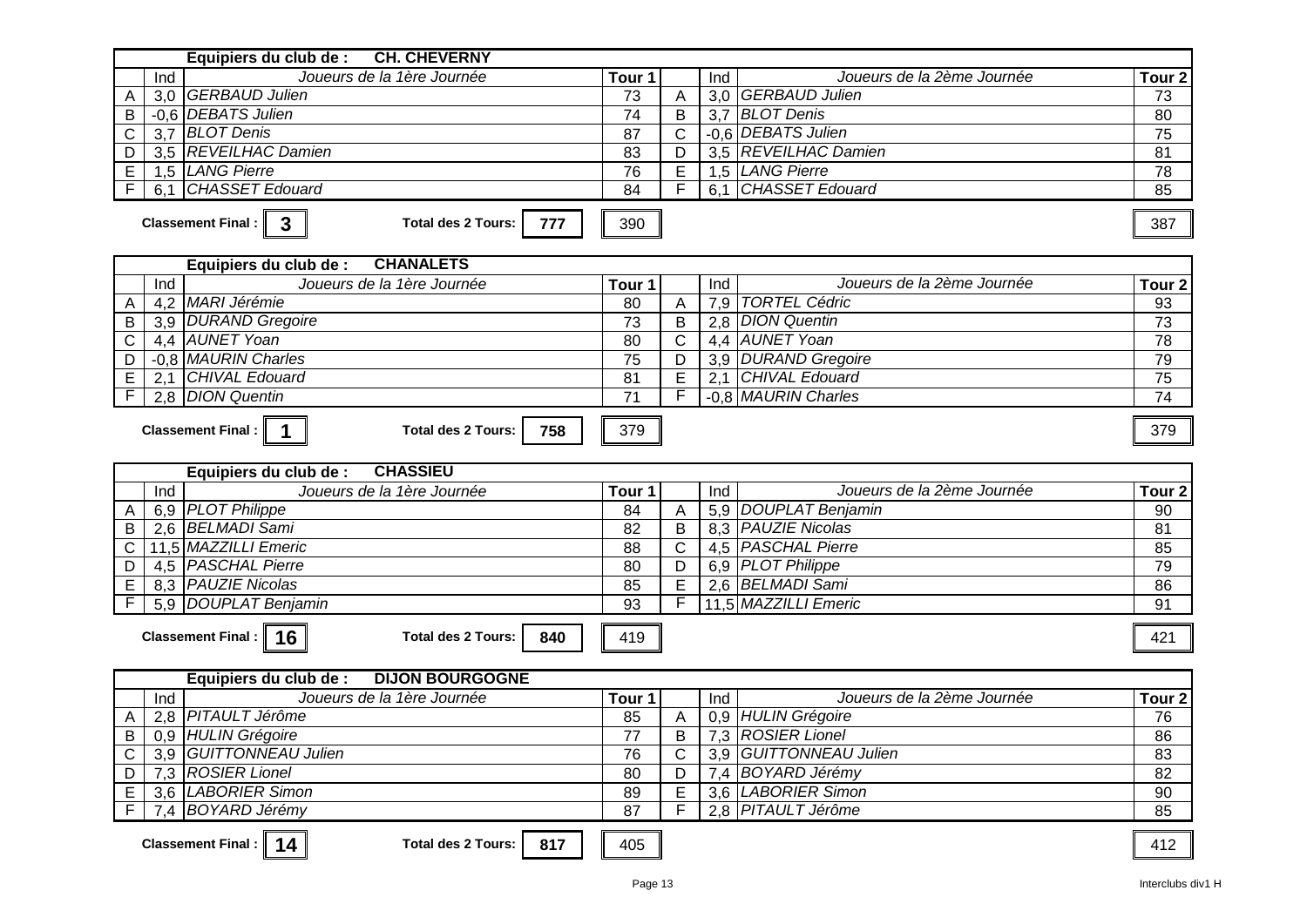| <b>DIVONNE</b><br>Equipiers du club de :                                     |                       |                       |                  |                                                  |                                            |
|------------------------------------------------------------------------------|-----------------------|-----------------------|------------------|--------------------------------------------------|--------------------------------------------|
| Joueurs de la 1ère Journée<br>Ind                                            | Tour 1                |                       | Ind              | Joueurs de la 2ème Journée                       | Tour <sub>2</sub>                          |
| 2,7 BRIDGES Jason<br>A                                                       | 93                    | Α                     |                  | 3,6 ELIAS Diego                                  | 80                                         |
| 8,9 STAMM Reiner<br>B                                                        | 82                    | $\sf B$               |                  | 8,9 STAMM Reiner                                 | $\overline{81}$                            |
| 7,2 BEGUIN Alexis<br>C                                                       | 89                    | $\mathsf{C}$          | 7,2              | <b>BEGUIN Alexis</b>                             | $\overline{88}$                            |
| 3,6 ELIAS Diego<br>D                                                         | 84                    | $\overline{D}$        |                  | 5,9 TABET Idriss                                 | $\overline{78}$                            |
| 5,9 TABET Idriss<br>$\mathsf E$                                              | 78                    | E                     |                  | 6.0 ROGUET Olivier                               | 81                                         |
| 6,0 ROGUET Olivier<br>F                                                      | 79                    | F                     |                  | 3.1 EL ALAM Nicolas                              | 79                                         |
| Classement Final : $\parallel$ 13<br><b>Total des 2 Tours:</b><br>811        | 412                   |                       |                  |                                                  | 399                                        |
| <b>ESERY GRAND GENEVE</b><br>Equipiers du club de :                          |                       |                       |                  |                                                  |                                            |
| Joueurs de la 1ère Journée<br>Ind                                            | Tour 1                |                       | Ind              | Joueurs de la 2ème Journée                       | Tour <sub>2</sub>                          |
| 1,1 RAPO Jean-Luc<br>A                                                       | 82                    | A                     |                  | 2.3 NICOLETTA Olivier                            | 77                                         |
| -0.4 ROTRU Pierre-Alexandre<br>B                                             | $\overline{81}$       | $\overline{B}$        |                  | 1,1 RAPO Jean-Luc                                | 75                                         |
| 1,4 GENOUD Nicolas<br>C                                                      | 80                    | $\mathsf{C}$          |                  | -0.8 GUERINDON Nicolas                           | 76                                         |
| 1,8 PURSHOUSE Giacomo<br>D                                                   | $\overline{77}$       | D                     |                  | -0.4 ROTRU Pierre-Alexandre                      | 76                                         |
| 3,2 KAWIAK Igor<br>E                                                         | $\overline{80}$       | E                     |                  | 1,8 PURSHOUSE Giacomo                            | $\overline{75}$                            |
| -0.8 GUERINDON Nicolas                                                       | $\overline{76}$       | F                     |                  | 3,2 KAWIAK Igor                                  | $\overline{78}$                            |
| <b>Classement Final:</b><br>$\mathbf{2}$<br><b>Total des 2 Tours:</b><br>773 | 394                   |                       |                  |                                                  | 379                                        |
| <b>GRENOBLE BRESSON</b><br>Equipiers du club de :                            |                       |                       |                  |                                                  |                                            |
|                                                                              | Tour 1                |                       |                  | Joueurs de la 2ème Journée                       |                                            |
|                                                                              |                       |                       | Ind              |                                                  |                                            |
| Ind<br>Joueurs de la 1ère Journée                                            |                       |                       |                  |                                                  |                                            |
| 7,5 COTTAZ Sylvain<br>A<br>6.0 GOURDEL Charles                               | 82                    | $\overline{A}$<br>B   |                  | 7,5 COTTAZ Sylvain                               | 78                                         |
| B                                                                            | 76                    |                       |                  | 6,9 BARONE Patrick                               | 82                                         |
| 6,9 BARONE Patrick<br>$\mathsf C$<br>2.5 DECOSSAS Sebastien<br>D             | $\overline{83}$<br>81 | $\mathsf{C}$<br>D     |                  | 5,2 D'ANIELLO Romain<br>6.0 GOURDEL Charles      | $\overline{84}$                            |
|                                                                              |                       |                       |                  |                                                  | 79                                         |
| 5,2 D'ANIELLO Romain<br>E<br>7.0 SASA Makoto                                 | 81<br>85              | E<br>F                |                  | 2,5 DECOSSAS Sebastien<br>6.8 BLANC-COQUANT Eric | Tour <sub>2</sub><br>86<br>$\overline{81}$ |
| Classement Final: $\parallel$<br>11<br><b>Total des 2 Tours:</b><br>807      | 403                   |                       |                  |                                                  | 404                                        |
| <b>LAC D'ANNECY</b><br>Equipiers du club de :                                |                       |                       |                  |                                                  |                                            |
| Joueurs de la 1ère Journée<br>Ind                                            | Tour 1                |                       | Ind              | Joueurs de la 2ème Journée                       | Tour <sub>2</sub>                          |
| 8,2   MALAMITSAS Mathieu<br>A                                                | 89                    | A                     | 4,7              | <b>GAUBERT Antoine</b>                           | 79                                         |
| 4,0 PICHON Benoit<br>B                                                       | 80                    | B                     | 4,3              | <b>VULLIET Simeone</b>                           | 79                                         |
| <b>VULLIET Simeone</b><br>C<br>4,3                                           | $\overline{77}$       | $\overline{\text{C}}$ |                  | 4,0 PICHON Benoit                                | $\overline{77}$                            |
| 4,7 GAUBERT Antoine<br>D                                                     | 80                    | D                     |                  | 4,4 GAUBERT Bastien                              | 77                                         |
| 4.4 GAUBERT Bastien<br>E<br>F<br>3,5 MAFFEO Timothy                          | 80<br>79              | $\overline{E}$<br>F   | $\overline{7,1}$ | 3,5 MAFFEO Timothy<br><b>VEUILLET Vincent</b>    | $\overline{72}$<br>83                      |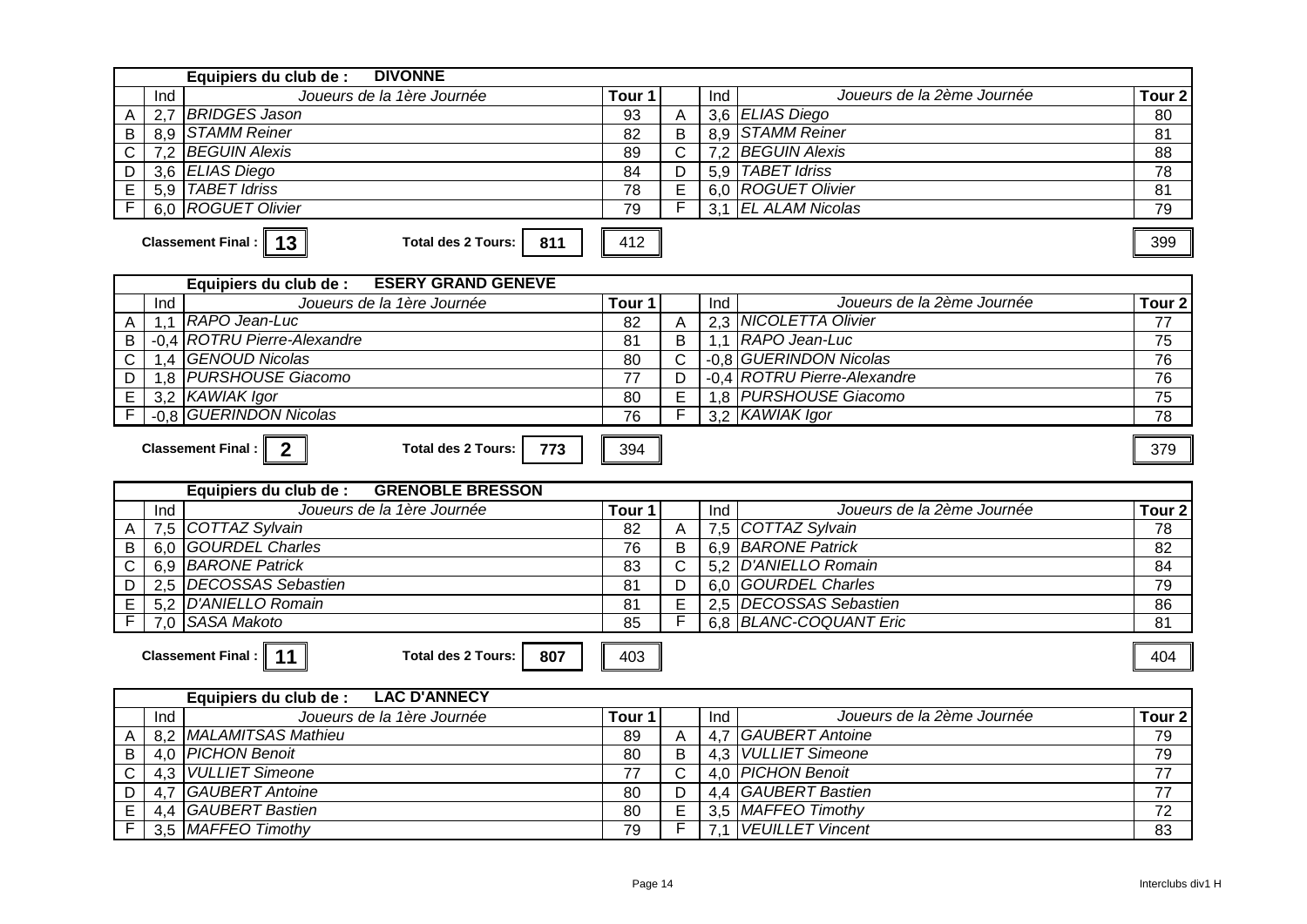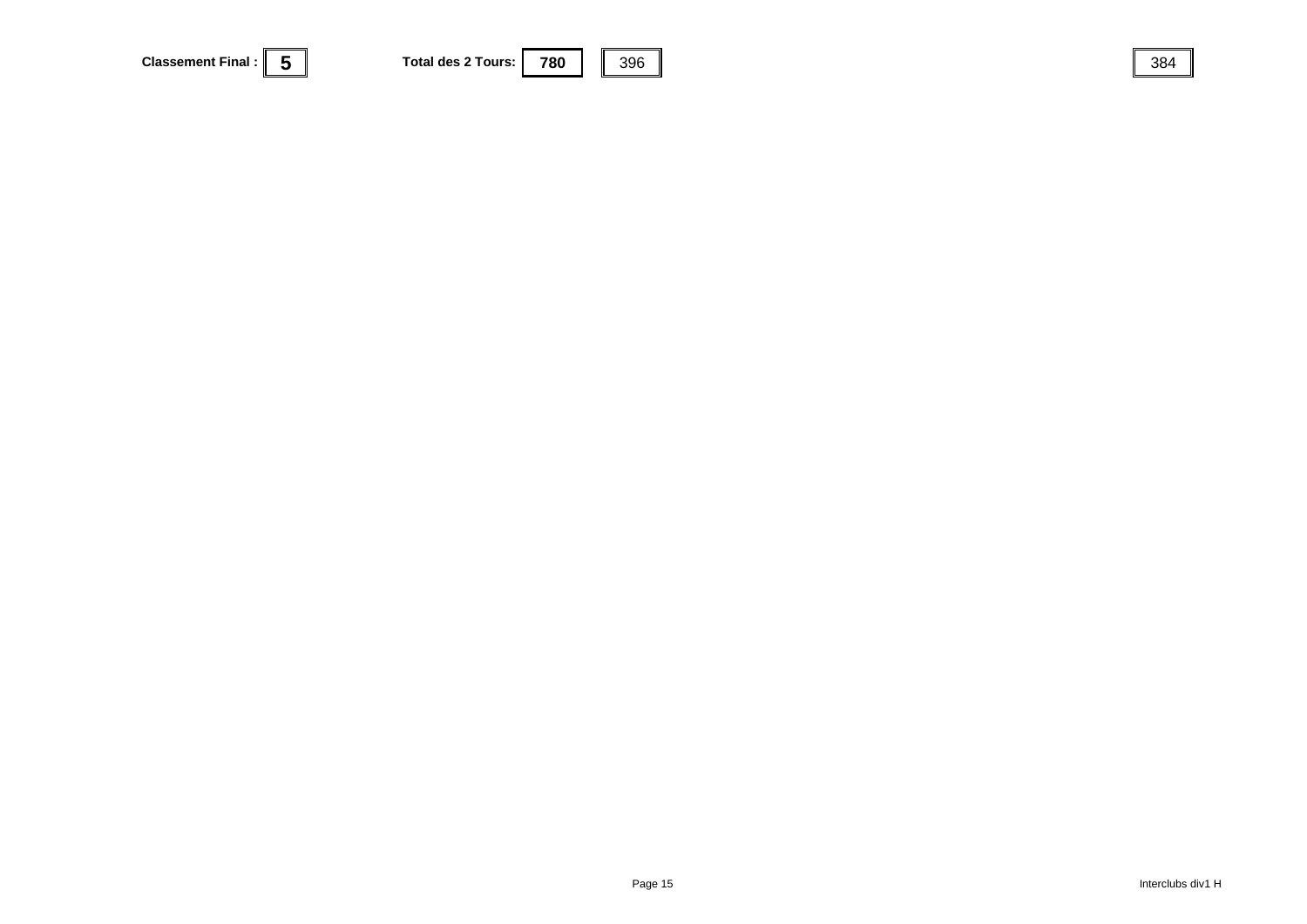| <b>MIONNAY</b><br>Equipiers du club de :                                                |                        |                       |                  |                                              |                                      |
|-----------------------------------------------------------------------------------------|------------------------|-----------------------|------------------|----------------------------------------------|--------------------------------------|
| Joueurs de la 1ère Journée<br>Ind                                                       | Tour <sub>1</sub>      |                       | Ind              | Joueurs de la 2ème Journée                   | Tour <sub>2</sub>                    |
| -0.4 BRUNET Clement<br>A                                                                | 80                     | A                     |                  | -0.4 BRUNET Clement                          | 71                                   |
| 3,5 GAUTHIER Dimitri<br>B                                                               | 77                     | B                     |                  | 3,5 GAUTHIER Dimitri                         | 83                                   |
| $\overline{\text{c}}$<br>2,9 DELORME Geoffrey                                           | 77                     | $\overline{\text{c}}$ |                  | 3,0 BLANCHET Gérald                          | $\overline{82}$                      |
| 3,1 LAURENT Olivier<br>D                                                                | 80                     | D                     |                  | 2,9 DELORME Geoffrey                         | 84                                   |
| 3.0 BLANCHET Gérald<br>E                                                                | $\overline{77}$        | E                     |                  | 3,1 LAURENT Olivier                          | 81                                   |
| 3.5 POLLET Remy                                                                         | 79                     |                       |                  | 3,5 POLLET Remy                              | 77                                   |
| Classement Final: $\parallel$<br>$\overline{7}$<br><b>Total des 2 Tours:</b><br>784     | 390                    |                       |                  |                                              | 394                                  |
| <b>PRUNEVELLE</b><br>Equipiers du club de :                                             |                        |                       |                  |                                              |                                      |
| Joueurs de la 1ère Journée<br>Ind                                                       | Tour <sub>1</sub>      |                       | Ind              | Joueurs de la 2ème Journée                   | Tour <sub>2</sub>                    |
| 6,9 GOULET Frédéric<br>A                                                                | 84                     | A                     |                  | 3,0 BOTTIGLIRI Franky                        | 81                                   |
| $\overline{B}$<br>5,8 BEAUFILS Norbert                                                  | $\overline{81}$        | $\overline{B}$        |                  | 5,8 BEAUFILS Norbert                         | 84                                   |
| <b>BOTTIGLIRI Franky</b><br>C<br>3,0                                                    | 85                     | $\mathsf{C}$          |                  | 6,9 GOULET Frédéric                          | 83                                   |
| 4,2 DECIZE Cédric<br>D                                                                  | 86                     | D                     |                  | 8,3 LORIN Manuel                             | $\overline{87}$                      |
| Ē<br>5,0 KOCH Philippe                                                                  | 85                     | Έ                     |                  | 5,0 KOCH Philippe                            | 80                                   |
| F<br>1.2 GOLL Simon                                                                     | $\overline{75}$        | F                     |                  | 1.2 GOLL Simon                               | 81                                   |
| Classement Final :   15  <br><b>Total des 2 Tours:</b><br>819                           | 410                    |                       |                  |                                              | 409                                  |
|                                                                                         |                        |                       |                  |                                              |                                      |
|                                                                                         |                        |                       |                  |                                              |                                      |
| <b>ROYAL MOUGINS</b><br>Equipiers du club de :                                          |                        |                       |                  |                                              |                                      |
| Joueurs de la 1ère Journée<br>Ind                                                       | Tour 1                 |                       | Ind              | Joueurs de la 2ème Journée                   | Tour <sub>2</sub>                    |
| <b>ARROYO MARTINEZ Romain</b><br>2,7<br>Α                                               | 80                     | $\overline{A}$        | 2.7              | <b>ARROYO MARTINEZ Romain</b>                | 72                                   |
| CALVET Tom<br>$\overline{B}$<br>2,9                                                     | 81                     | B                     |                  | 1,9 SIMONSEN Kristian                        | $\overline{87}$                      |
| <b>WILLAERT Franck</b><br>$\mathsf C$<br>3,3                                            | 76                     | $\overline{\text{c}}$ |                  | 3,3 WILLAERT Franck                          | 83                                   |
| 1,9 SIMONSEN Kristian<br>D                                                              | 82                     | D                     |                  | 2,9 CALVET Tom                               | 81                                   |
| 5.3 FRANKLIN Hans Peter<br>$\overline{E}$                                               | 87                     | $\overline{E}$        |                  | 4,5 PEARCE Andrew                            | 79                                   |
| F<br>4.5 PEARCE Andrew<br>Classement Final :   12  <br><b>Total des 2 Tours:</b><br>808 | $\overline{87}$<br>406 | F                     |                  | 5.3 FRANKLIN Hans Peter                      | 91<br>402                            |
| <b>VALCROS</b><br>Equipiers du club de :                                                |                        |                       |                  |                                              |                                      |
| Joueurs de la 1ère Journée<br>Ind                                                       | Tour <sub>1</sub>      |                       | Ind              | Joueurs de la 2ème Journée                   |                                      |
| LAZARO David<br>2,2<br>A                                                                | 83                     | A                     | $\overline{2.2}$ | LAZARO David                                 | 73                                   |
| 3,0 RAYNIER Nicolas<br>B                                                                | 86                     | B                     |                  | 3.0 RAYNIER Nicolas                          | 84                                   |
| 1,0 PELLETAN Camille<br>C                                                               | $\overline{86}$        | C                     |                  | 3,9 CARPENTIER Laurent                       | 85                                   |
| -1.2 BOGHOSSIAN Alain<br>D                                                              | $\overline{73}$        | D                     |                  | -1.2 BOGHOSSIAN Alain                        | Tour <sub>2</sub><br>$\overline{73}$ |
| 5,1 NASICA Bruno<br>E<br>0,4 ESCARAVAJAL Baptiste                                       | 81<br>78               | E<br>F                |                  | 5,1 NASICA Bruno<br>0,4 ESCARAVAJAL Baptiste | 83<br>78                             |